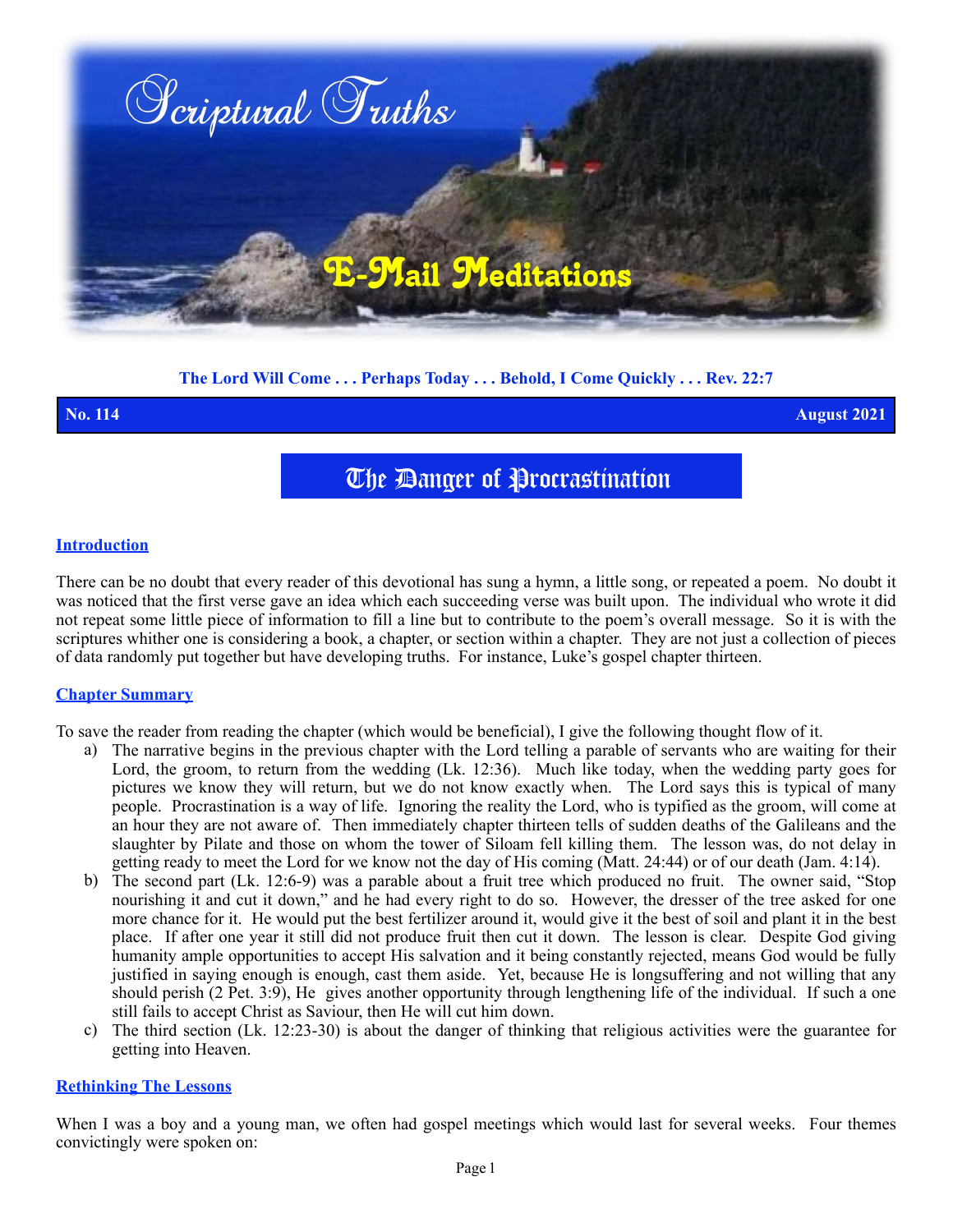- a) The imminency of the Lord's return
- b) The great salvation provided by the Lord on the cross
- c) The warning of a hell to shun
- d) The unknown day of ones death.
	- i) Sadly the deepening deadening effect of the sinful environment in which we live has affected the gospel message. As the day of the Lord's return draws closer, as does the day of our death, how urgent this message is.

The Lord told of these two instances (Lk. 13:2-4) when the cold hand of death came suddenly and without warning. As I write this (Dec. 2020), the corona virus has either directly or indirectly been the cause of 1,322, 963 deaths universally. In British Columbia where I live 299 people have died, even the tiny Island of Guam has had 98 deaths. How many of those individuals woke up in the morning without a thought of death, yet within hours or minutes they were aware something was wrong. Several years ago my own dad had a coffee with my mother, then walked to the car, sat down and died instantly. Did he think that it was to be his last walk with mother, or the last coffee he would ever have, or that he would be in eternity in a matter of minutes? We are limited in our knowledge and no one knows how, where, or when that hollow death rattle will come as slowly life ebbs away. For thousands it comes in an instance. Since we do not know if our dying will be long or instantaneous, it is wise to be prepared for that last journey each of us will eventually take.

- a) As it write this, I am 76 years of age and there are many of the readers who are a great deal younger and perhaps older. To those who have never accepted the Lord as Saviour, depending on Him alone for salvation, I wonder how many times has death been at your door? In the parable of the fig tree it bore no fruit and the owner gave it another opportunity. Lifting this to the spiritual lesson the Lord was teaching, for some there have been many opportunities to accept the sacrifice of the loving Saviour but it has been rejected, there was nothing for God. The opportunity may have been through a gospel meeting, a tract, a verse of scripture, a hymn being sung or played, a sickness, a death of someone close, but there was no response in the heart. After all those times of an individual rejecting the divine offer of salvation, would God not be within His rights to let the individual die? But He gives another chance, and for some this could be the last chance for God alone knows when you give your final answer. The individual might not know, there will be no thunderbolts of warning, but the most important decision is being made, "Will I at this moment accept the gift of salvation or shall I wait knowing there might never be another opportunity?" There is a line that is crossed by rejecting the Lord, and the call of His spirit is lost, at that point the patience of God will have run its full course. If God takes this "No, not today" as my final answer, then such an individual will live the rest of their days knowing there is no salvation for them.
- b) The sad, no the tragic reality is, untold millions are listening to a man telling them how to feel good, get wealthy etc., and God is too loving to send anyone to hell. It is a lie from Satan Himself. God sent plagues upon Pharaoh in Egypt, speaking very loudly, and He does the same today. It may be because of a death when one ponders, "If that was me in that casket, where would my soul be?", or perhaps an accident or a dark time in life when this individual acts like Pharaoh. His repentance was superficial when he said he was sorry, he promised to do what was right. However, his repentance was only to have God remove the plague. Many an individual has in a dark day repented and promised God to be a better husband, father or wife, etc. and get saved. Then when the dark season is past the trusting Jesus is all forgotten about. It is superficial believing to deliver the individual out of the situation. There was no repentance. Pharaoh did this, making empty repentances until it was too late. Many seek to be like Pharaoh in trying to make a compromise with God. How arrogant of any human to try to make a deal with God. It goes something like this, "If I do my best, if I try to be honest in everything, if I go to church and reverence God, if I . . . . then if God does His part through Christ and we come to an agreement then I will repent and accept His offer of salvation". Let it be clearly said, God is not in the compromising business. He is not in "the you do this and I will do that" business. Salvation, Heaven, escape from hell is all on God's terms. Those who do not agree with His terms of salvation will never enter Heaven but will be cast into eternal blackness of darkness. God's terms are very clear, you do nothing except accept the free gift of salvation procured through Christ, His Son, at Calvary. God did everything. That is God's terms and it is a take it or leave it situation. Pharaoh learnt that God does not play games. When it comes to the accepting or rejecting the sacrifice of His Son it is "an either or or" situation. Either one accepts the finished work of Christ or rejects it and accepts the reality that the glories of Heaven they will never see. The decision is that which only the individual can make.
- c) This is the readers opportunity to make the wise decision and prepare to meet God.

*. . . Rowan Jennings*